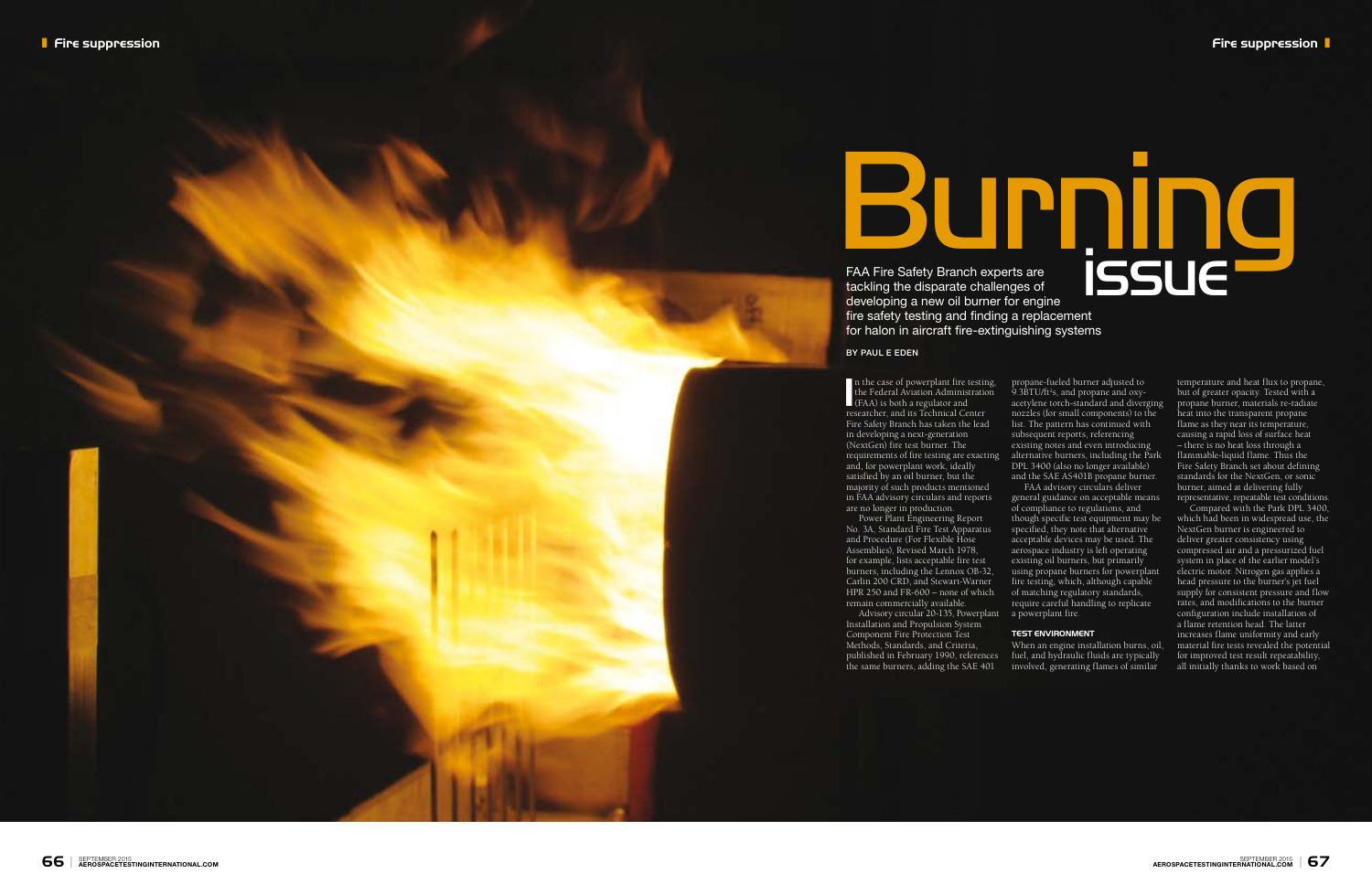

a US\$50 part purchased from a central heating supplier. Indeed, the NextGen burner has been developed for ease of reproduction, so that machines assembled at different locations will behave as identically as possible.

In early NextGen burner tests against a slug calorimeter (a sheet of copper with a thermal absorptive coating and thermocouple(s) on its rear face to determine heat flux), 2024 aluminum sheet and a double layer of 8611R polyacrylonitrile, the FAA confirmed consistency between individual burners. Flame temperatures and heat flux were similar to those generated with the DPL 3400. Through the FAA's extensive collaboration with industry, nine laboratories subsequently became involved, testing against 12 materials.

When all the test data has been collated, analyzed, and confirmed to be consistent, work will begin on rewording AC20-135. Steve Summer, from the FAA's Fire Safety Branch, explains: "We're conducting research to implement the burner in all the areas where it'll be used – in materials flammability tests for seat cushions, cargo liners, and powerplant fire testing. In the latter, the burner is used as a certification means to determine the fire worthiness of a component or material. Components must maintain their function for a specific period of time when exposed to the burner."

### **HALON PROGRESS**

While the NextGen burner will help to prove passive fire safety – the ability of components to withstand fire and continue to function – there is a raft of unrelated research and test work aimed at finding a replacement for halon 1301

**"THE NEXTGEN BURNER HAS BEEN DEVELOPED FOR EASE OF REPRODUCTION, SO THAT MACHINES ASSEMBLED AT DIFFERENT LOCATIONS WILL BEHAVE AS IDENTICALLY AS POSSIBLE"**

in fire-extinguishment systems. Combined with fire detection sensors, fire-extinguishment equipment provides active fire safety.

Universally ratified by the UN on September 16, 2009, the Montreal Protocol on Substances that Deplete the Ozone Layer banned continued halon production. The EU and ICAO specified that alternative engine/APU fire-extinguishing agents must be used in new-design aircraft after 2014, while the EU also requires the completion of retrofit work to replace halon equipment in legacy aircraft by 2040. Regardless of these deadlines, regular maintenance requirements are dependent upon recycled halon supplies, which will become depleted over time.

To date, the FAA has approved several built-in non-halon fire extinguishers for litter bins, as well non-halon hand fire extinguishers for use in the cockpit and cabin. However, only one built-in non-halon fire extinguisher has been approved for engine use. The FAA's William J Hughes Technical Center continues to work with the International Aircraft System Fire Protection Working Group on non-halon research, supporting

**LEFT: The FAA's NextGen burner is being developed to deliver fully representative, repeatable test conditions**

industry in developing alternative fireextinguishing agents suitable for use in the challenging environment of the engine/APU and cargo hold.

This group created the minimum performance standards (MPS) for all aircraft applications. The MPS provide recognized test protocols establishing the performance equivalency of the non-halon agent compared with halon agents. Completion of the MPS is the first step in approving a non-halon extinguishment/suppression system for use on transport-category aircraft.

Additional installation issues must be addressed to obtain FAA approval, including operation of the extinguishing/ suppression system considering the effects of altitude, temperature, humidity, and so on, at worst-case operating temperatures. The possibility of material interaction between the agent and the parts that are likely to be exposed to it during storage or discharge must also be evaluated, as must its shelf life and installation life limitations on the aircraft.

Meanwhile, the Halon Alternatives for Aircraft Propulsion Systems (HAAPS) consortium was formed in October 2014 to "mitigate both the regulatory and supply risks by leveraging the combined resources and knowledge of the aircraft manufacturers, fire-extinguishing system suppliers, engine/APU/nacelle companies, governments, and other key stakeholders to develop a non-

## **TEST SETTINGS USED ON NEXTGEN BURNER WITH FRH FITTED**

| FUEL PRESSURE: 90-100psi                             |
|------------------------------------------------------|
| FUEL TEMPERATURE: 42°F (±10°F)                       |
| AIR PRESSURE: 50psi                                  |
| AIR TEMPERATURE: 50°F (±10°F)                        |
| AVERAGE FLAME TEMPERATURE OVER 14 TESTS:             |
| 1,901 $\degree$ F (6 $\degree$ F standard deviation) |

AVERAGE HEAT FLUX OVER 14 TESTS: 6,065BTU/h (370BTU/h standard deviation)